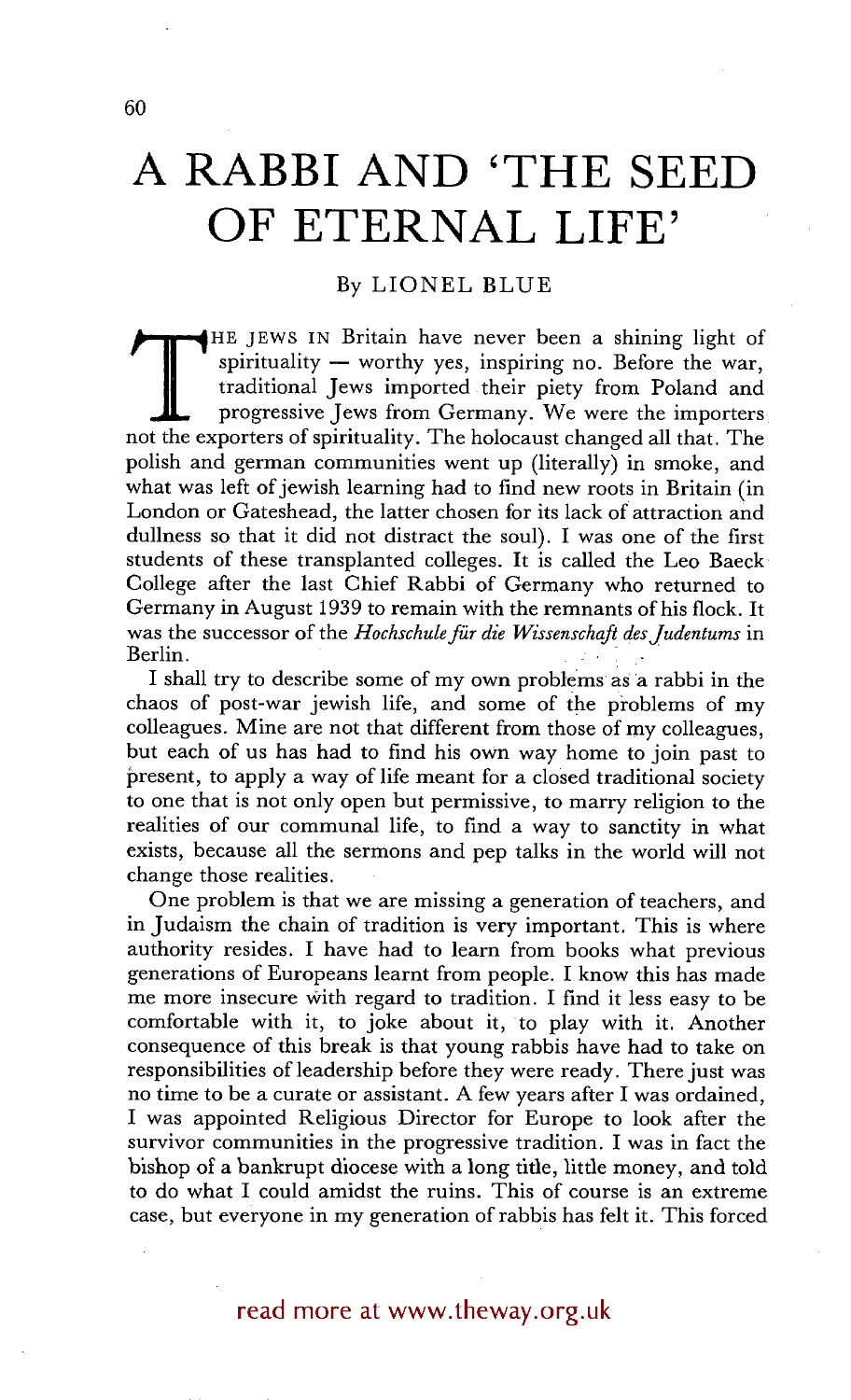precociousness has had an indirect but good result. Because we have been out of our depth we have had to seek help from wherever we could get it. There is not much first class religion around, and you cannot afford to worry too much about the label. Ecumenism was not for us an exercise in politeness but a real 'looksee' to find out if there was anything worth appropriating. After the war we were quite capable of judaizing it. Apart from a few individuals, conversion was no longer a problem. More people seemed to want to enter Judaism than to leave it.

But there were unspoken questions which we were ill qualified to answer. They may not seem new to an academic theologian, but only a working rabbi could understand their force. Eighty per cent of european Jewry died in the holocaust, every family was bereaved, and the survivors were stunned by the grotesque absurdity of it all, of decent and cultured parents gassed and turned into bars of soap. The questions they asked with their being if not with their lips were 'Where was God in all this?' 'How do we locate him in the pointlessness and the waste of it all?', and then 'So many prayers must have been said in those cattle trucks, but they were never answered, not in any sense we can understand; why pray?'. The persecution had intensified jewish belonging and identity, and the communal outer shell of the religion had hardened and toughened in those years but at the centre of it all, old certainties had turned into frightening but basic problems.

This is all necessary background, but I must now try to answer the question of how a rabbi, reasonably middle of the road like myself, and ordained after the war, can find God? I think we find him as Jews have always found him, through activity and study. We are not expected to be saints or mystics or even exceptionally kind and good. We are expected to know a lot, to be able to lead, to be the voice of our communities and to represent them, and we are expected to work very hard. Our pay is reasonable and we are expected to earn it. We administrate, we sit on countless committees (the same people reshuffled), we are the mayors, judges, and entertainers of our congregations. Our main path to holiness is that we do this work conscientiously, serving these congregations more than we serve ourselves. Then we start to be released from the self, and a path to holiness opens up for a religious bureaucrat. The monotony of monastic life is paralleled for us by the monotony of forms, set speeches, and routine stupidity and incompetence.

Rabbis have to get through a lot of liturgy, Long christian services are short by jewish standards, and I do not think it is easy to recite all that has to be recited according to tradition with zeal, understanding and intention. Sometimes one feels in the mood, sometimes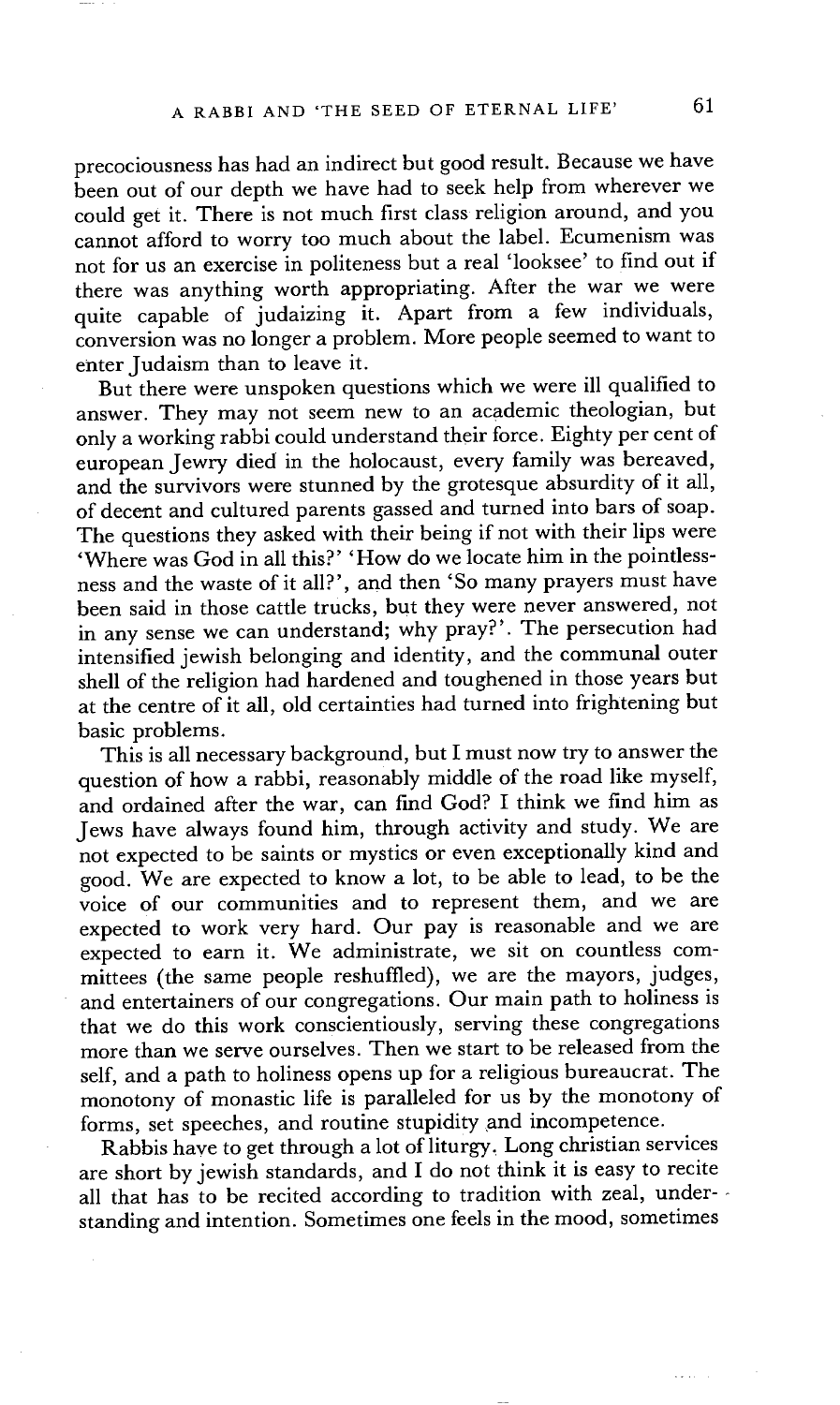one does not. Sometimes belief is natural, sometimes we wonder how we ever got tied up with such a strange task. But because our love of our communities is genuine, we go on and do all that has to be done whether we like it or not. This too, is a way of forgetting the self. Taking a service and above all taking it well, when it does not seem to mean that much to you, is a sacrifice of the spirit, worth a lot of charismatic *frissons.* I do not know how this will seem to a christian reader. Its pedestrian quality might put him off. But in the immediate past, martyrs were made and fashioned by this commonplace sense of duty, and work done with competence and consistency. A generation of Jews were kept sane in an insane time. Liturgy is not, I think, our problem. A lot of liturgical revision has taken place, some of it is rhetorical of course and some of it religious evasion, but a lot of it is inventive and on occasion profound as it tries to assimilate the holocaust and the rise of Israel into the religious tradition. The present concerns are welded onto the past and the join does not disturb the continuity of jewish experience.

But the problem is prayer, individual prayer, prayers said alone, or in silence, prayers said to God direct not through the tried formulas of tradition. We have had to ask ourselves why we need it at all. A Jew after all is supposed to do the will of God, and this does not make any 'happening' necessary or even relevant.

I think we need more prayer now because we cannot rely on the old textbooks so much. A problem comes to us, we look it up in the index, we turn to the page indicated and read the answer, and know we cannot use it because it was designed for a closed society and in an open and permissive one it does not fit. A lot of Judaism in our time has become 'do-it-yourself'. Without benefit of clergy, our congregations make their own anthology of tradition and no two anthologies are the same. We were trained to be judges in a united little world but we are now the arbitrators of its inconsistencies. Pluralism has come to stay, and if we are good rabbis we shall find a way to hallow what we cannot change. As I have said, we are expected to be clever. Some of us are fools but we are regarded as wise and expected to appear so.

The past has told what was the will of God for us in a closed society, but we must now ask what is the will of God for us in an open one. Since this has hardly ever happened in the last two millennia of jewish history, with God's help we have to make up an awful lot as we go along. If holiness and spirituality are doing the will of God, then obedience and fidelity are not enough. We must also be inventive and creative as well, or we shall allow a living religion to become a museum piece with ourselves as curators of dead piety. This would be a real betrayal of our calling. Now what is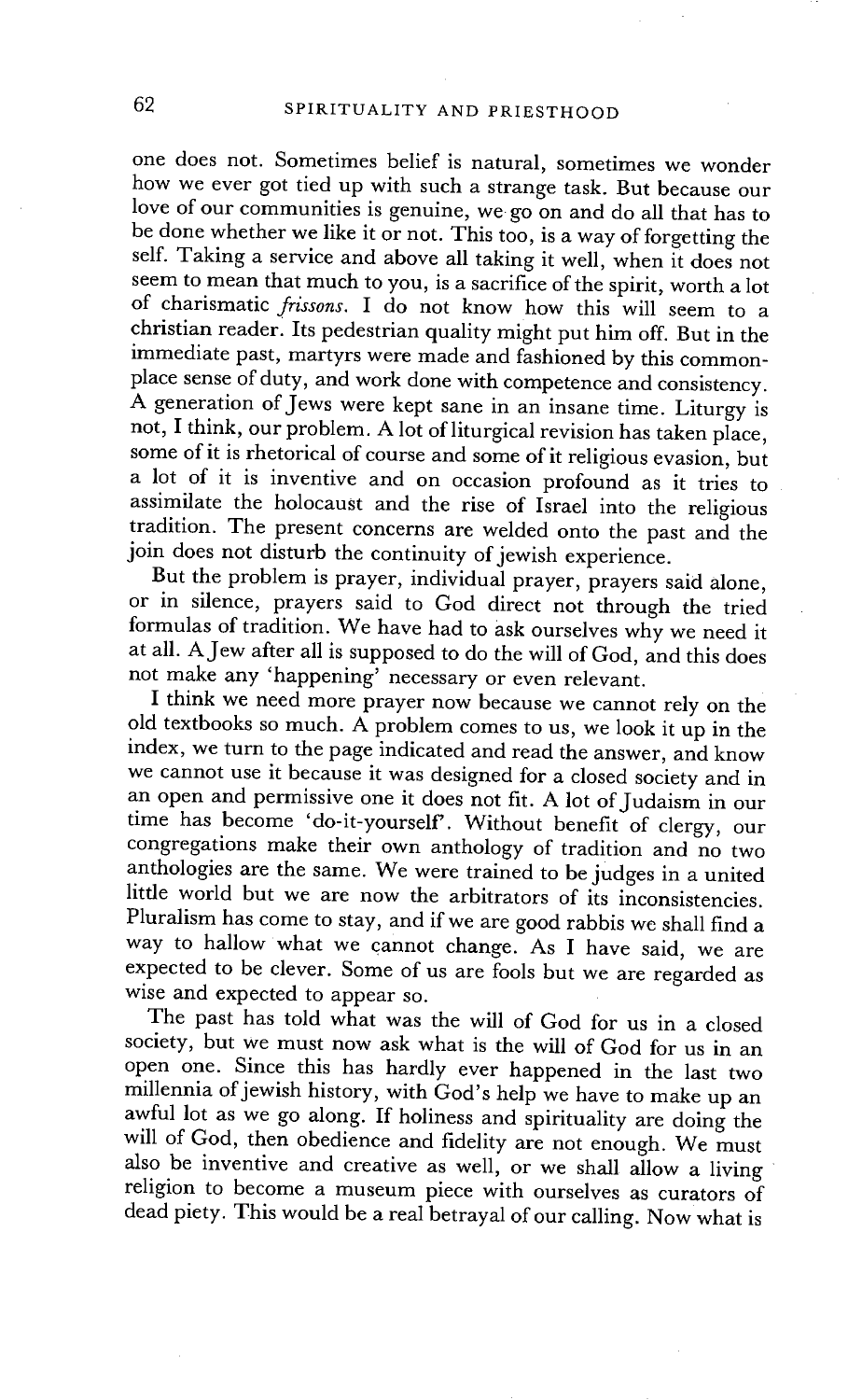the technology of the spirit but prayer. That is why some post-war rabbis are interested in christian religious orders, especially the contemplative ones. We are not so interested in the Third World because we do not have one any more. Some of it was murdered, most of it became middle class through its own efforts, with communal help. Christian ministers also seem to us to be too ready to be an opposition, while by our training we think of ourselves as a government, whether or not this has any reality.

Our biggest religious problems come from the insecure affluence of our middle class congregations. Unconsciously we assimilate attitudes and carry them with us even when we try to enter our own Holy of Holies. Here are some examples of our spiritual temptations.

We apply the same standards of efficiency to religion which were so successful in producing goods. We think of 'results'. But what are religious results? In practice, this usually means buildings, which look solid and obvious. So a lot of religiosity and work is directed into real estate. We then have to form committees to fill the rooms we have constructed. There is a lot of activity but these buildings need an analysis of the point of it all apart from communalism. After all, a whole lifetime devoted ministry may 'result' in the fact that one has influenced a few impressionable kids or showed one or two housewives how to relate their drudgery to divinity.

The key to all jewish study in the past was that it was done *lishmah,*  that is, for its own sake. It was not a crown to adorn yourself with, nor a spade to dig with *(Ethics of the Fathers).* It was not done to acquire a degree, a diploma, or a qualification that you could frame and hang in your living room. These external material consequences can nullify the internal spiritual consequence of your study for you. My generation of rabbis has had a struggle to prevent the perversion of religion by 'success, the bitch goddess'.

Because we are involved in the politics of community, we have to resist the strong pressures which affect our job, our livelihood and our families. If we express unpopular opinions there is little or no hierarchy to help us. Rabbinical life is something of a free-for-all and though there is a lot of humour and kindness, it is tough, and congregations and rabbis go their own wilful way. Their quarrels are amply reported in the jewish press and make entertaining reading. The only surprise is how few are hurt in the rough and tumble of jewish life.

In this article I have spoken of the religious problems of those rabbis who try to come to terms with an open and permissive society. Strictly traditional rabbis are having equal though different problems in trying to keep their distance from it, and prevent their